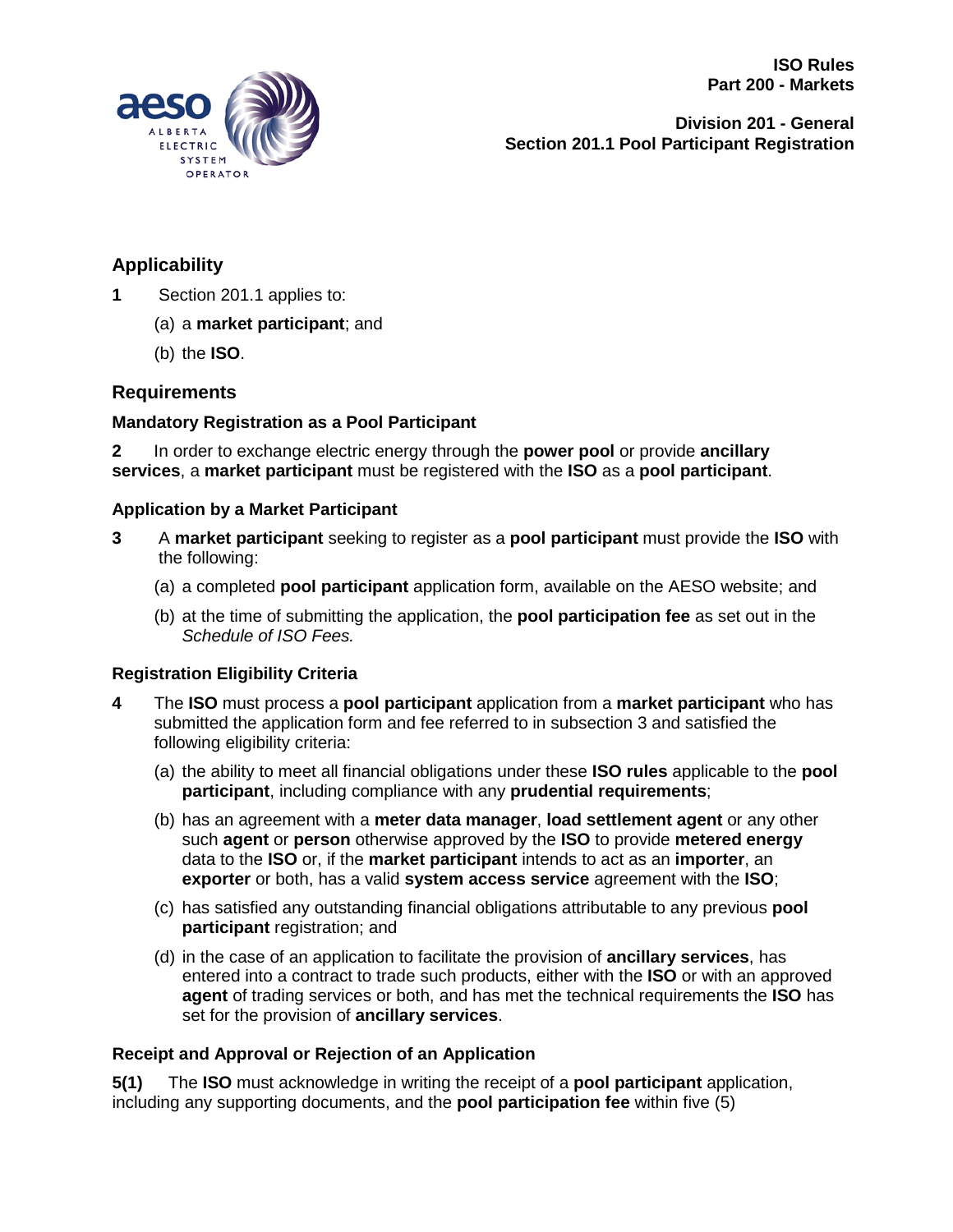**ISO Rules Part 200 - Markets**



**Division 201 - General Section 201.1 Pool Participant Registration**

**business days** of the **ISO** receiving them.

**(2)** The **ISO** must review the **pool participant** application and any supporting documents to ensure completeness, and may request additional clarification or information from the **market participant**.

**(3)** Within twenty (20) **business days** of receiving the application, the **ISO** must process it and provide written notification to the **market participant** of approval or rejection of the application, or of any requested clarification or information deficiencies in the application, including any deficiencies regarding **prudential requirements** or supporting documents.

**(4)** The twenty (20) **business day** review deadline date will be extended while the **ISO** is waiting for the **market participant** to provide any further information or clarification, or to remedy any deficiencies referenced in subsection 5(3), if applicable.

**(5)** If, in the **ISO's** opinion, the application is complete and the **market participant** has satisfied the eligibility requirements, the **ISO** must approve the application.

**(6)** If the application is deficient, the **ISO's** remedy is to reject it.

**(7)** If the **ISO** approves the application, then on the condition that the **pool participant** continues to meet the eligibility criteria in subsection 4, the registration remains in force and effect until December 31 of that same calendar year.

### **ISO Requirement to Maintain Lists**

**6** The **ISO** must maintain one or more lists containing current **pool participant** information including all **assets**, the status of such **assets**, the names of the **pool participant** associated with **assets** and any **agents,** and must make the lists available on the AESO website.

### **Pool Participant Registration Updates**

**7(1)** A **pool participant** must provide updated information regarding its **pool participant** registration, its **agents** and its **assets** by following the procedures set out on the AESO website*.*

- **(2)** The **ISO** must process updates to registration information:
	- (a) within twenty (20) **business days** of receiving such information, if the update is one that requires the **pool participant** to meet additional technical requirements*;* or
	- (b) within ten (10) **business days** of receiving such information if the update is not one that requires the **pool participant** to meet additional technical requirements.]

### **Failure of a Pool Participant to Continue to Meet Registration Requirements**

**8(1)** At any point in time after initial registration, if the **ISO** has reason to believe that a **pool participant** has ceased to meet any eligibility criteria set out in subsection 4, the **ISO** must notify the **pool participant** in writing of the matter and provide the **pool participant** an opportunity to explain the circumstances in writing.

**(2)** After reviewing the explanation, if the **ISO** continues to have reason to believe that the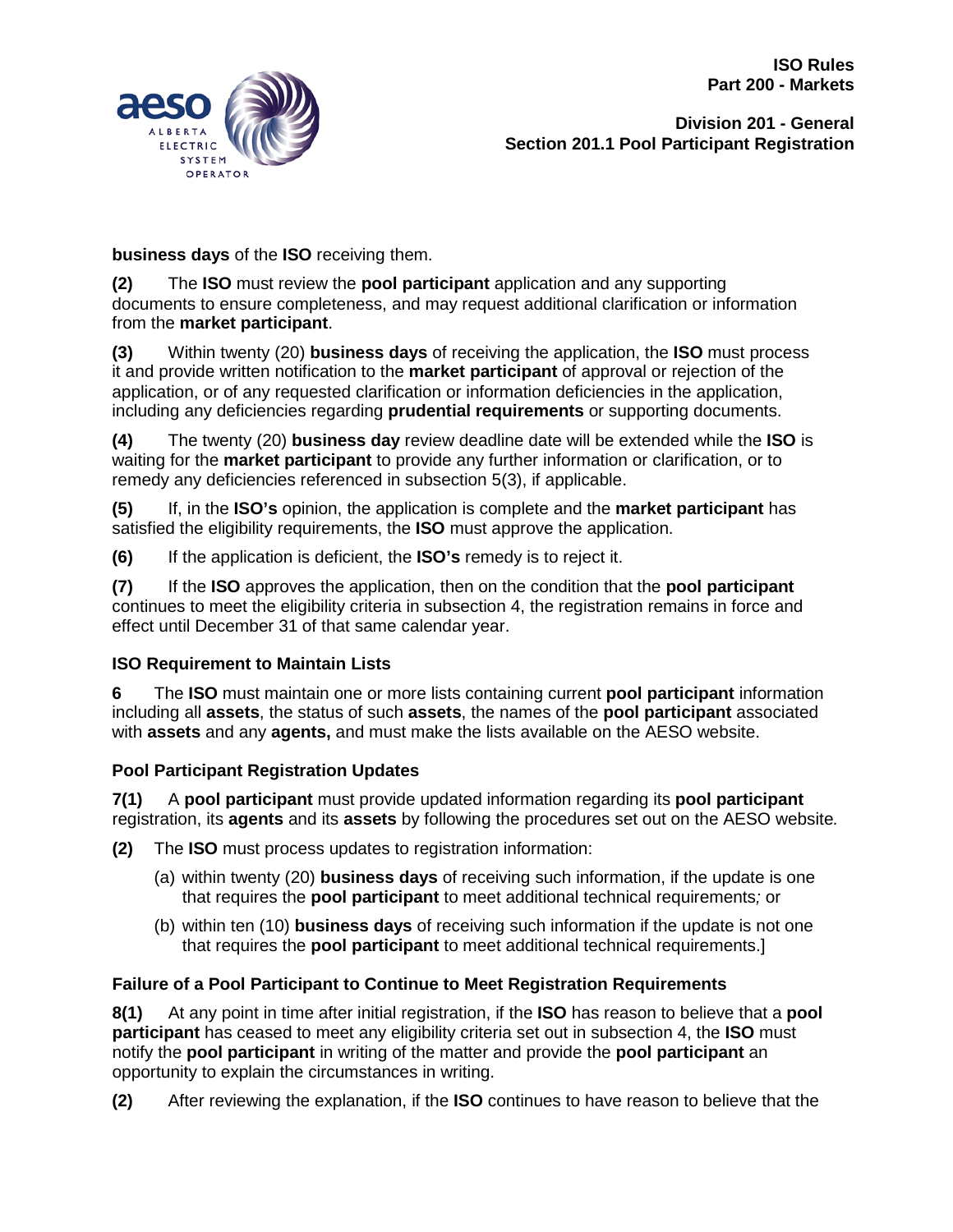**ISO Rules Part 200 - Markets**



**Division 201 - General Section 201.1 Pool Participant Registration**

**pool participant** has ceased to meet the requirements of subsection 4, then the **ISO** may suspend or terminate the **pool participant's** registration, and may realize on any **prudential requirements** security held by the **ISO** to the extent of any **ISO** outstanding financial exposure which results from the suspension or termination of the registration.

**(3)** A **pool participant** who has had its registration suspended or terminated under this subsection 8 may dispute the **ISO's** decision under the dispute resolution provisions of section 102.2 of the **ISO rules**, with ultimate recourse to the **Commission** or the **Market Surveillance Administrator** as provided for in subsection 4(3) of section 102.2.

**(4)** Notwithstanding subsection 7 of section 102.2 of the **ISO rules**, the initiation of a dispute resolution process will stay the suspension or termination of the **pool participant's** registration pending the outcome of such dispute resolution process but only if the **pool participant** continues to meet all of its **prudential requirements**.

# **Voluntary Termination of Registration by a Pool Participant**

- **9** A **pool participant** who wishes to terminate its registration may do so by completing all of the following:
	- (a) notifying the **ISO** in writing that it wishes to terminate its registration;
	- (b) requesting in writing that the **ISO** retire any of its **assets** identified on the **ISO** list of **assets***;*
	- (c) specifying in the notice a date upon which it will cease to be a **pool participant**; and
	- (d) satisfying any outstanding payment obligations to the **ISO** and other **prudential requirements**.

## **Effect of Termination**

**10(1)** A **pool participant** that is or may become liable under these **ISO rules** in connection with its activities as a **pool participant** remains liable after the date of termination of its registration and despite ceasing to be a **pool participant**.

**(2)** After a **pool participant** registration has been terminated, the **ISO** must release any related **prudential requirements** securities to the **pool participant** no later than thirty (30) **days** after the date the last of such **pool participant's** financial obligations are satisfied and to the extent there is no additional outstanding financial exposure for or to the **ISO**.

# **Reinstatement of Registration**

**11** If the **ISO** terminates a **pool participant** registration or if a **market participant** previously has voluntarily terminated its registration under subsection 9, then the **market participant** must submit a new application for registration under this section 201.1 in order to once again become a **pool participant**.

## **Renewal of Registration**